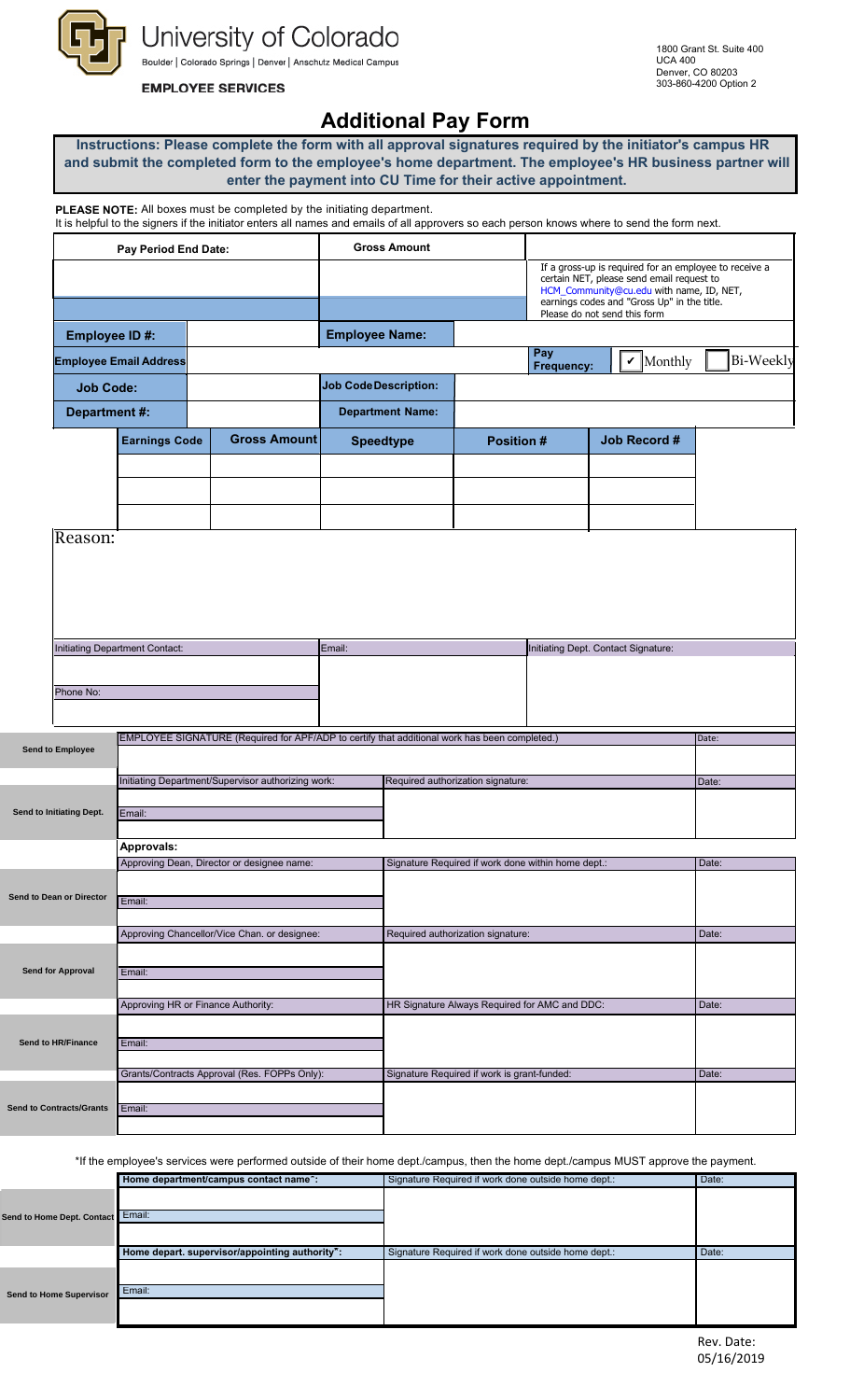## **Additional Pay Form Instructions**

The Additional Pay Form authorizes additional payments beyond the employee's regular pay. To process through Payroll (and not the PSC), the employee must have an active appointment for the earnings dates in which the services were performed. The Additional Pay Form must be sent to the appropriate authorities for signatures based on campus HR requirements.

 **One**: The initiator completes the form with the employee's information of his/her current job appointment. **Two**: The initiator enters all names and email address on the form required by his or her campus HR for Additional Pay. **Three**: Each person on the list will sign the form with an electronic signature, then click the gray box next to the next name on the list.

 **Four**: Once all required signatures have been obtained, the HR Business Partner in the employee's home department will enter the payment into CU Time. Please refer to the Payroll Calendar for deadlines.

Please note: Earnings Codes marked with an asterisk will be taxed at the SUPPLEMENTAL TAX RATE: 22% Federal 4.63% Colorado plus 1.45% Medicare and 6.2% OASDI. Earnings codes not marked with an asterisk will be taxed at the W-4 Rate

| <b>Earning Codes</b> |                                                                                     |                                                   |                  |                         |                                                                 |                                                                                                                                                                                                  |  |
|----------------------|-------------------------------------------------------------------------------------|---------------------------------------------------|------------------|-------------------------|-----------------------------------------------------------------|--------------------------------------------------------------------------------------------------------------------------------------------------------------------------------------------------|--|
| Earning<br>Code      | Decription                                                                          | <b>Eligible Employees</b>                         | 401A<br>Eligible | <b>PERA</b><br>Eligible | Optional<br><b>Saving Plan</b><br>Eligible (401K,<br>403B, 457) | Use                                                                                                                                                                                              |  |
| $ADP*$               | Add'l Pay - Student<br>/ Med Res                                                    | Students, Medical<br>Residents                    | N/A              | N/A                     | <b>YES</b>                                                      | Additional pay due to student<br>employee or medical resident                                                                                                                                    |  |
| $APF*$               | <b>Additional Pat Flat</b><br>Amount                                                | Faculty, University<br>Staff, Classified          | <b>YES</b>       | <b>YES</b>              | <b>YES</b>                                                      | To be used for additional pay of a flat<br>amount for additional work or<br>services. Payment request for<br>classified staff should be referred to<br>HR. Documentation is required.            |  |
| AWR*                 | Awards - Taxable                                                                    | All                                               | <b>NO</b>        | <b>NO</b>               | <b>YES</b>                                                      | Recognition/award programs must be<br>pre-approved by appropriate campus<br>entities (HR, Provost, VC, Org Principal)<br>inaccordance with PSCProcedural<br>Statement: Recognition and Training. |  |
| BON*                 | <b>Bonus</b>                                                                        | Classified Staff,<br>Universiry Staff,<br>Faculty | <b>NO</b>        | <b>NO</b>               | <b>YES</b>                                                      | Pay employee bonuses. Additional<br>documentation is required.                                                                                                                                   |  |
| CRI                  | Cash Payment<br>Retirement<br>Incentive                                             | Faculty, University<br>Staff                      | <b>NO</b>        | <b>NO</b>               | <b>NO</b>                                                       | Early retirement incentive program --<br>cash balance payment                                                                                                                                    |  |
| <b>DPD</b>           | Discretionary Pay<br><b>Differential</b>                                            | <b>Classified Staff</b>                           | <b>YES</b>       | <b>YES</b>              | <b>YES</b>                                                      | To be used to pay temporary /<br>discretionary pay differentials.<br>Additional documentation is required.                                                                                       |  |
| HN1                  | Honorarium - One<br>Time Payment                                                    | Classified Staff,<br>University<br>Staff, Faculty | <b>YES</b>       | <b>YES</b>              | <b>YES</b>                                                      | A payment given to a professional<br>person for services for which fees are<br>not legally or traditionally required.                                                                            |  |
| $INC^*$              | Incentive Pay                                                                       | University<br>Staff, Faculty                      | <b>YES</b>       | <b>YES</b>              | <b>YES</b>                                                      | Additional documentation is required<br>with this request.                                                                                                                                       |  |
| <b>LEG</b>           | Legal Settlement                                                                    | All                                               | <b>YES</b>       | <b>YES</b>              | <b>YES</b>                                                      | Job code series 1100 and 1200 only,<br>with UPI approval.                                                                                                                                        |  |
| $LSA*$               | Legal Settlement No<br>Retirement                                                   | All                                               | <b>NO</b>        | <b>NO</b>               | <b>NO</b>                                                       | Legal settlement not 401A or PERA<br>eligible                                                                                                                                                    |  |
| <b>MVA</b>           | Imputed income tax<br>for moving<br>expenses paid by<br>purchase order or P<br>card | Faculty, University<br>Staff                      | <b>NO</b>        | <b>NO</b>               | <b>NO</b>                                                       | Increases taxable grosses for FICA,<br>federal and state income. Process in<br>oncycle or with a high MVT. Can be<br>divided over multiple paychecks.                                            |  |
| $MVT^*$              | Moving Expense -<br>Taxable                                                         | University Staff,<br>Faculty                      | <b>NO</b>        | <b>NO</b>               | <b>NO</b>                                                       | Payment for taxable moving<br>expense reimbursement and moving<br>expense flat allowance                                                                                                         |  |